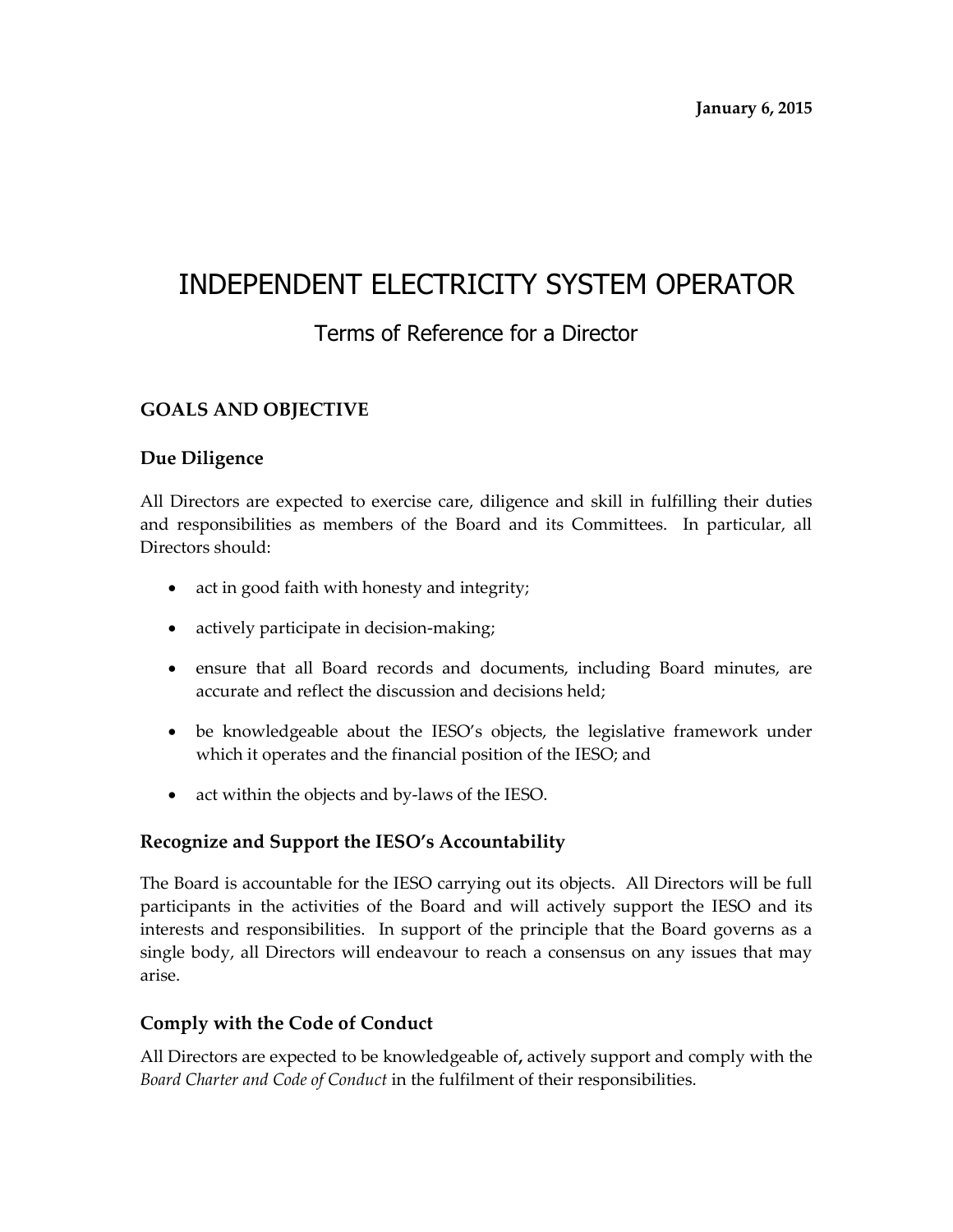# **Adding Strategic Value**

Directors are expected to actively promote the achievement of the IESO's vision. Directors are expected to use their abilities and expertise to provide added value to the IESO in achieving the IESO's vision as more specifically expressed from time to time in the IESO's Strategic Plan.

# **COLLECTIVE BOARD SKILLS AND EXPERIENCE**

Each Director brings unique skills and experience to the Board. When vacancies occur on the Board, attention will be given to the extent possible of ensuring that the collective mix of skills and experience supports the Board's ability to add strategic value to the IESO.

Collectively, Directors should:

- possess a positive orientation for competitive markets;
- provide credible provincial, national or international perspectives;
- actively participate in Board activities and strive for excellence and support consensus-building;
- be strategic thinkers who take a governance-focussed approach to Board responsibilities; and
- demonstrate a willingness to proactively support the IESO's vision.

The Board will seek to achieve diversity in its membership.

To foster its ability to provide strategic direction and fulfill its oversight responsibilities, the Board should seek to influence the succession planning for the members and the Chair and recommend the appointment of members with the following attributes:

- membership on Boards of Directors, both not-for-profit and for-profit boards, especially as a board or board committee chair;
- possession of diverse perspectives, including the energy sector, regulatory, environmental, competitive markets, interconnected operations, consumer interests, business, conservation and demand management, contract negotiation, and procurement;
- corporate governance;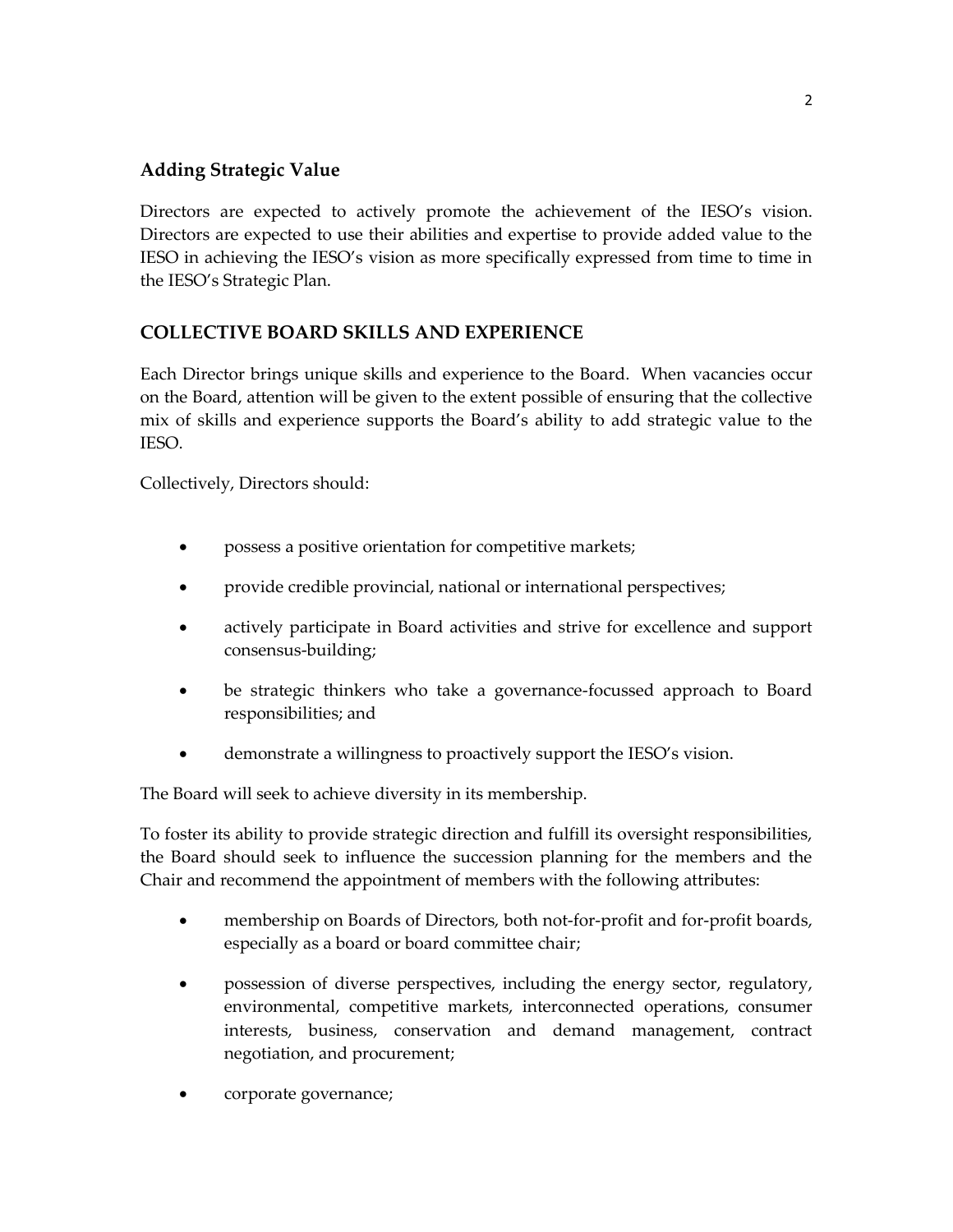- strategic planning;
- risk management and analysis experience;
- public policy, regulatory environments and government relations experience;
- financial literacy and expertise;
- public relations and communications experience;
- executive management, human resources and compensation experience;
- experience in building partnerships and strategic alliances;
- experience in developing and operating new businesses; and
- experience in technology risk and management.

Having an understanding of or experience in electricity markets is an asset.

### **DUTIES AND RESPONSIBILITIES**

#### **Board Activity**

As a member of the Board, each Director shall:

- exercise good judgement;
- use his/her abilities, experience and influence constructively;
- be an available resource to Management and the Board;
- where practicable, advise the Chief Executive Officer and/or Chair prior to introducing significant and/or previously unknown information or material at a Board or Committee meeting;
- understand the difference between governing and managing and, wherever possible, not encroach on Management's areas of responsibility;
- be willing and available for one on one consultation with the Chair and Chief Executive Officer; and
- participate in the periodic evaluation of the Board and its Committees.